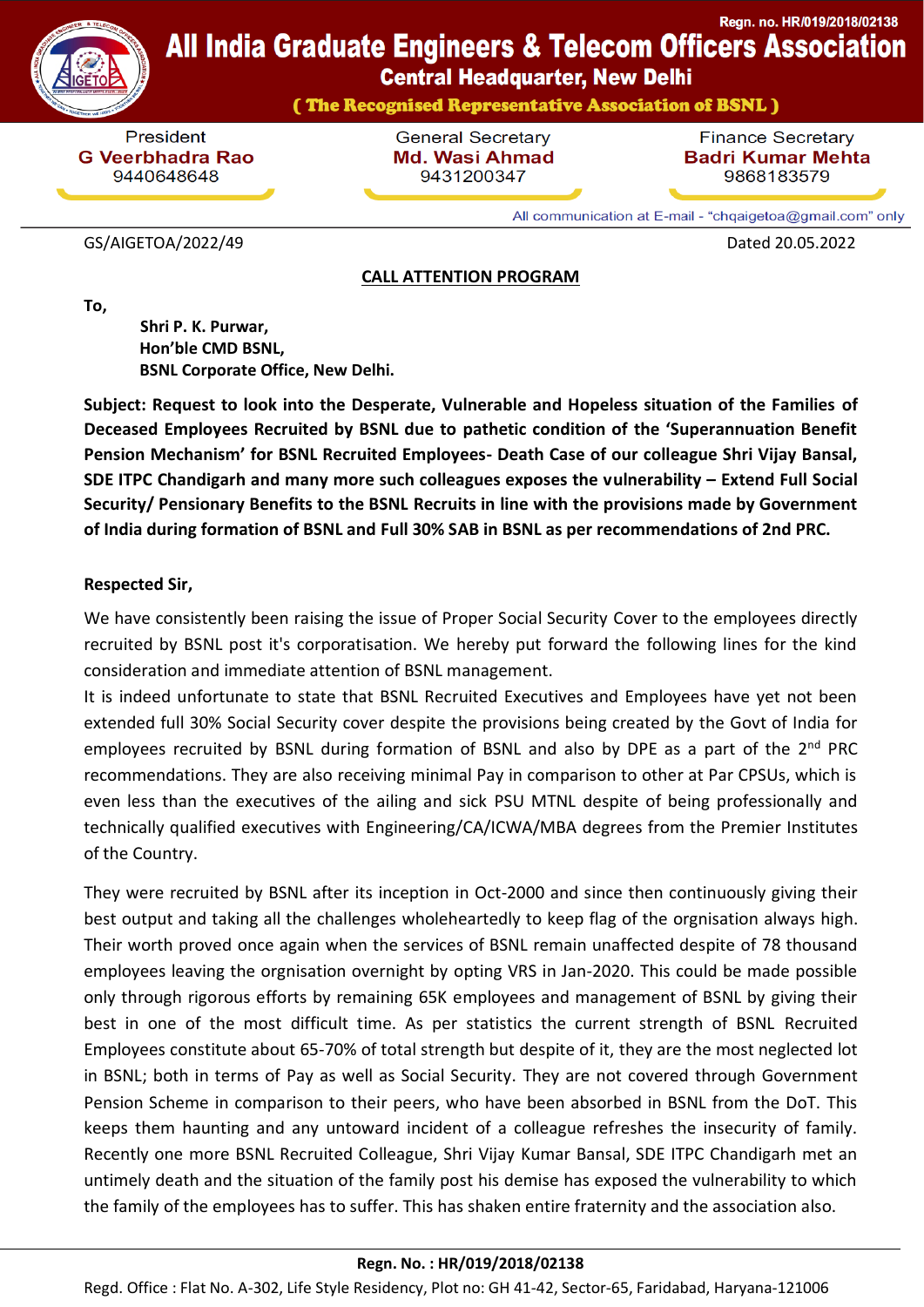Despite being Employees of the Central Government owned PSU; the precarious situation for the Employees Recruited by BSNL is hard to die down in absence of proper Social Security to these employees. It is worth to note that Neither the Pension Scheme was devised for this set of employees of BSNL despite the provision of same being specified in BSNL formation Rule nor the Proper Social Security Cover was extended to them through Full 30% Superannuation Benefit under 2<sup>nd</sup> PRC. This is yet to be fully rolled out to give a helping hand to the grieved family in case of any eventuality to the employee or securing a reasonable post retirement life.

Ministry of Personnel Public Grievances and Pension department issued order vide OM dated 30/09/2000 of Ministry of Personnel at sub-rule 21, 22 and 23 of the OM specifies the pension scheme in respect of BSNL employees. **Sub-rule 21, 22 clarifies the provision regarding pension contribution to the employees absorbed in BSNL from DOT and Sub-rule 23 clearly stated that BSNL shall devise its own pension scheme in respect of Direct Recruits of BSNL.**

Vice Point No. v) of the letter no. 2(70)/08-DPE(WC)-GL-XVI/08 dated 26/11/2008 and the subsequent modification *vide* Clause ii) of the letter no. 2(70)/08-DPE(WC)-GL-VII/09 dated 02/04/2009, the DPE has notified the provisions of 30% Superannuation Fund Contribution as part of the implementation of 2<sup>nd</sup> PRC benefits to the employees recruited by various PSUs. This clause clearly states the following:

*"30% of Basic plus IDA would be allowed as Superannuation Benefits, which may include Contributory Provide Fund, Gratuity, Pension and Post-Superannuation Medical Benefits. No other superannuation benefit shall be granted outside the said 30% ceiling." To manage the said fund CPSE should, with the approval of Administrative Ministry:*

- *Either make their own schemes,*
- *Or operate through Insurance companies.*

The Superannuation Benefits shall be under Defined Contribution Scheme. The Pension and Post-Superannuation Medical Benefits can be extended to those executives, who superannuate from the CPSE on putting 15 years of service. In view of the above, following points also needs attention:

- Almost all the CPSEs like BHEL, CIL, EIL, AAI, Power Grid, NHPC etc have already implemented 30% superannuation benefit to its employees while BSNL has not done so and *the contribution towards the superannuation fund by BSNL is still short by 8.2%. The 5% contribution towards SAB Pension Fund was achieved only in year 2017,* eating away the previous contribution of 10 years at least w.r.t. 2<sup>nd</sup> PRC recommendations and 17 years from the date of formation of BSNL.
- It will be pertinent to mention that while all the recommendations of the 2<sup>nd</sup> PRC had been fully implemented in BSNL, part of 30 percent SAB and Standard Pay Scales of JTO/JAO and SDE/AO of the same 2<sup>nd</sup> PRC, which pertaining to BSNL Recruits, have been kept pending which clearly demonstrates the discrimination to which BSNL Recruited employees have been subjected.
- Even, in recent Pandemic of COVID, the families of those BSNL Recruited Employees, who left for their heavenly abode, have been exposed to a complete uncertain future where they are struggling to meet the day to day expenses. *The amount of pension calculated through SAB is coming out to be in the range of Rs 2000-3000 and some meager amount will be received as EPF family pension. This happened as the SAB Pension Fund was started by BSNL with only 3.0%*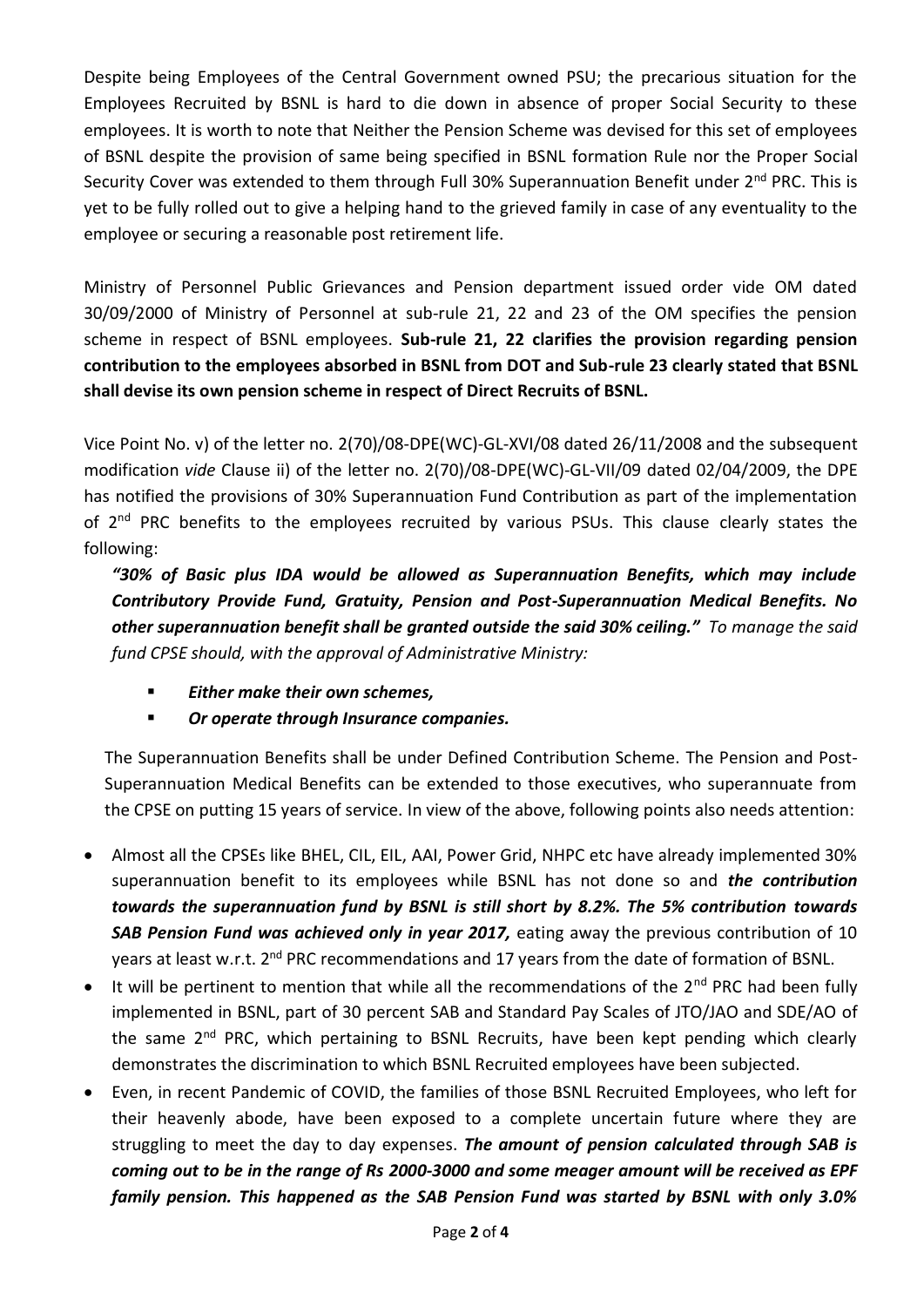*w.e.f. 04.05.2016 and later increased to 5.0% w.e.f. 01.04.2017 falling short of 8.2% of the defined contribution of 30% w.e.f. 01.01.2007.* Even the provision given in the BSNL Formation Gazette Notification to deploy some Pension Mechanism by BSNL for those employees recruited by BSNL never saw the light of the day and has been ignored altogether.

- All the help which these families could receive from BSNL during Covid-19 pandemic was Covid Fund Disbursement of Rs. 10 Lakh of which 50% was being contributed by employees themselves. Neither any Compassionate Ground Appointment was being offered to them despite of the provisions nor any help provided like extending salary to nearest dependent till Superannuation Date of that Employee (This is followed by many PSUs but BSNL remained completely mute to such demands of the Representative Association). It will not be out of place to mention that most of these employees Contacted Covid while doing the service of the nation and executing the assigned responsibility by BSNL.
- It is most unfortunate that despite the formation of more than 21 Years, the Central Government PSU, BSNL is providing an optional Group Term Insurance (GTI) and Group Health Insurance (GHI) facilities to the Employees, which needs to be funded by employee themselves instead of the same being extended by the department as a part of its mandatory duty to provide Social Security and Health Cover.
- At least, those absorbed in BSNL from the DoT have a greater social security support in the form of Government Pension but the Employees Recruited by BSNL have been left entirely on their own. **So we demand to extend full 30% Superannuation Benefit w.e.f. 01.01.2007 to all BSNL Recruited Employees to ensure proper Social Security Cover and provide some mechanism of pension since inception of BSNL as per the Gazette Notification or Old Pension Scheme needs to be extended to BSNL Recruited Employees also**.
- We further wish to highlight another instance of sad state of affairs for BSNL that when Late Mr Bansal was admitted in hospital, none of the hospitals were available on panel for cashless treatment under the BSNLMRS scheme at Chandigarh and Mr Bansal was left to himself to pay for the expenditure of treatment. As per information received, Rs 30 Lakhs was spent on his treatment before his demise and only Rs 10 Lakhs have been disbursed by the department. This is happening to an employee, who is working in 100% government owned PSU. This is the situation prevalent everywhere with employees being forced to purchase Health Insurance Policies which become insufficient in case of critical illnesses.

If BSNL still do not take the corrective measures, all the employees of BSNL are bound to have the same fate, which will be the last thing the Government of India will be willing to do with a set of employees who basically are bearing the load of government initiatives with regard to Telecom Policies, bridging the digital divide and also are contributing fully to realise vision of Atma Nirbhar Bharat in Telecom with a Fully Made in India 4G and 5G Systems being implemented at BSNL.

 In view of the above, AIGETOA CHQ has once again decided to highlight and precipitate this issue to ensure Social Security cover to its fullest provisions. We have decided to hold a Call Attention Program to seek the redressal of this most important issue of BSNL Recruited Employees and to highlight the sufferings which the families of the deceased employees are facing. Unfortunately, it's a cruel fact that our organization has failed to take care of their families after the passing away of the employees specially the BSNL Recruits, despite of the fact that BSNL is 100% government owned CPSE. The recent demise of Shri Vijay Kumar Bansal, SDE-ITPC BSNL Chandigarh has once again exposed the fragile future of such families.